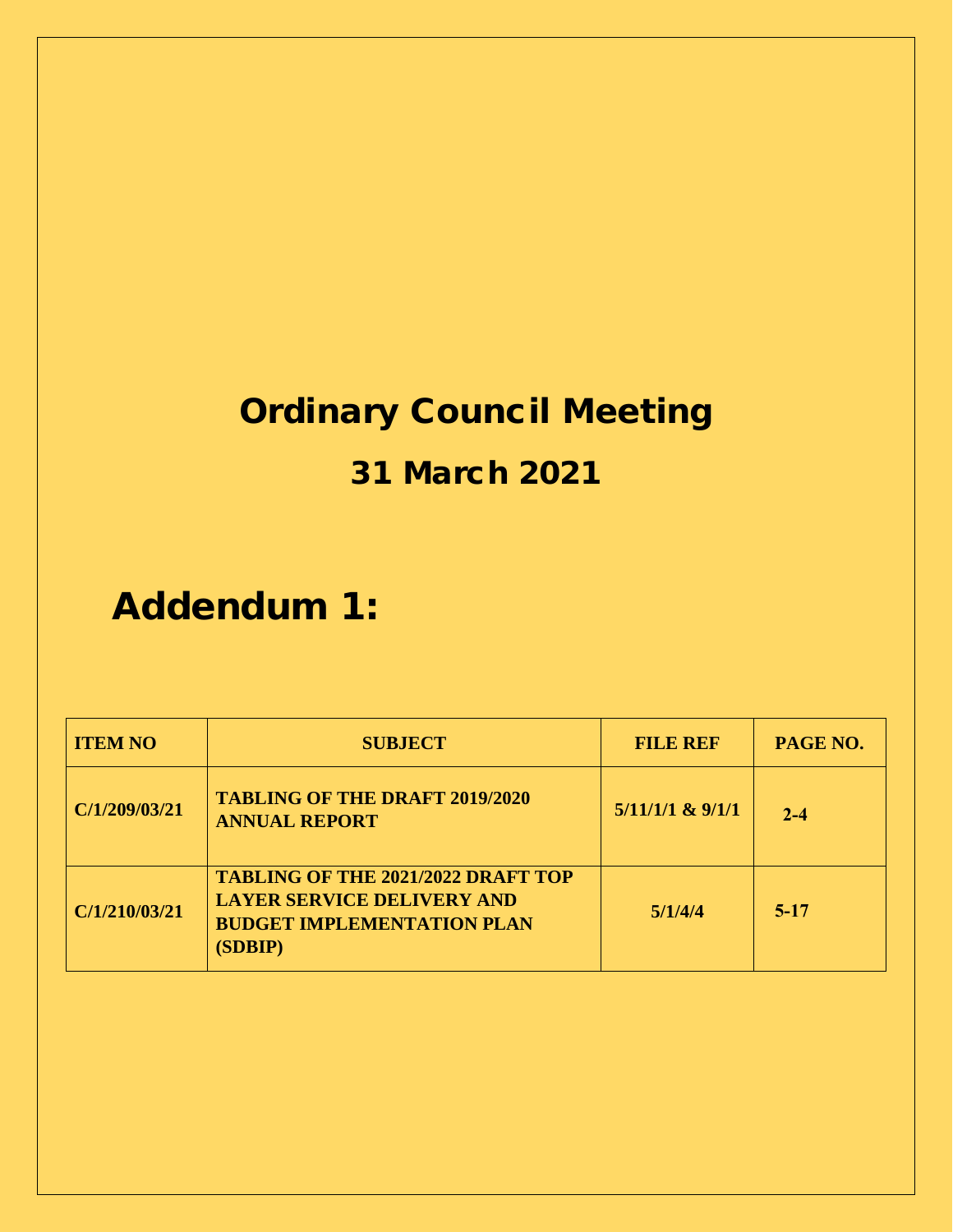#### **ITEM C/1/209/03/21**

| <b>TABLING OF THE DRAFT 2019/2020 ANNUAL REPORT</b> |                                                                             |                  |  |  |  |  |  |  |  |  |  |  |
|-----------------------------------------------------|-----------------------------------------------------------------------------|------------------|--|--|--|--|--|--|--|--|--|--|
| Department:                                         | <b>Office of the Municipal Manager</b> Demarcation:                         | <b>All Wards</b> |  |  |  |  |  |  |  |  |  |  |
| <b>File Ref:</b>                                    | $5/11/1/1$ & $9/1/1$                                                        |                  |  |  |  |  |  |  |  |  |  |  |
| <b>Attachments:</b>                                 | Annexure A – 2019/2020 Draft Annual Report (To be circulated<br>separately) |                  |  |  |  |  |  |  |  |  |  |  |
| <b>Report from:</b>                                 | <b>Municipal Manager</b>                                                    |                  |  |  |  |  |  |  |  |  |  |  |
| <b>Author:</b>                                      | <b>Acting Senior Manager: Governance and Compliance</b>                     |                  |  |  |  |  |  |  |  |  |  |  |
| Date:                                               | <b>25 March 2021</b>                                                        |                  |  |  |  |  |  |  |  |  |  |  |

#### **PURPOSE OF THE ITEM**

For Council to take note of the tabling of the Annual Report for the Financial Year 2019/2020, publish the Annual Report for comment, have it evaluated by the Municipal Public Accounts Committee, publish the report in keeping with the statutory requirements and submit it to the relevant Provincial and National Departments and other organs of state.

#### **BACKGROUND/DISCUSSION**

The 2019/2020, Annual Report reflects on the performance of the Bitou Municipality for the period 01 July 2019 to 30 June 2020. It is prepared in terms of Section 121 (1) of the Local Government: Municipal Finance Management Act, 2003, Act 56 of 2003 (MFMA), in terms of which the Municipality must prepare an Annual Report for each financial year.

The Performance Report and the Annexure thereto were submitted to the Auditor - General as part of the external auditing process.

The Annual Report contains numerous comments and recommendations that must be considered. The functional and organisational performance of the Municipality is also contained therein.

In terms of Section 127 of the Local Government: Municipal Finance Management Act, 2003, the accounting officer must immediately after an Annual Report is tabled:

- *(a) "in accordance with Section 21A of the Local Government: Municipal Systems Act, Act 32 of 2000 –*
	- *(i) make public the Annual Report; and*
	- *(ii) invite the local community to submit representations in connection with the Annual Report*; and
- *(b) submit the Annual Report to the Auditor General, the relevant Provincial Treasury and the Provincial Department responsible for Local Government in the province".*

National Treasury MFMA Circular No. 32, of 15 March 2006 further provides that *"The Oversight Committee should be made up of only non-executive councillors and representatives of the*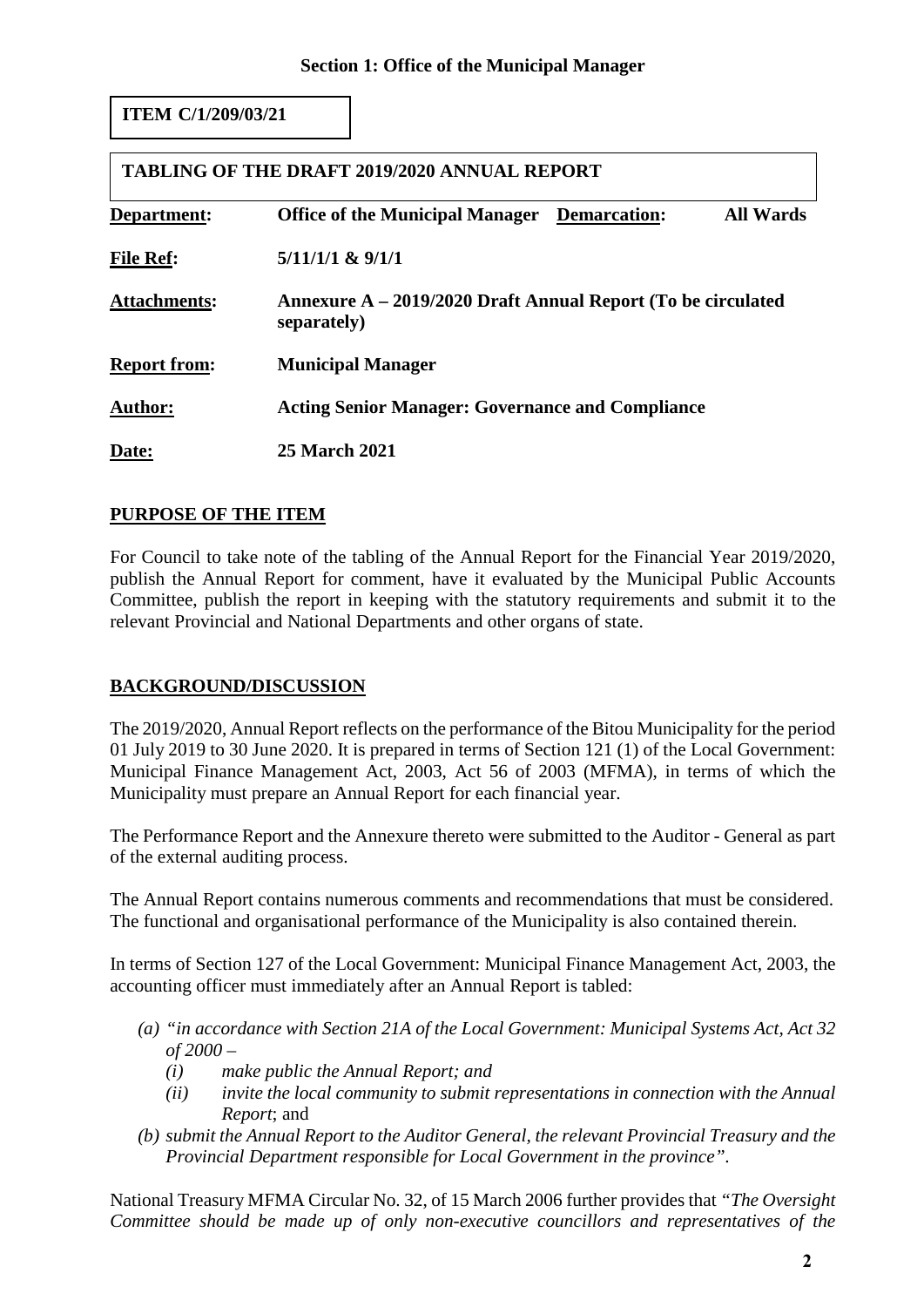#### **Section 1: Office of the Municipal Manager**

*community and can be formed each year to deal with the Annual Report. Municipal officials cannot be members of an Oversight Committee as this would pose a conflict of interest".* 

The Annual Report should be made available at all Municipal Offices and Libraries, published on the official website and by public notice in the relevant regional and/or local newspapers.

The Municipal Council must, before 31 March 2020, in accordance to Section 129 of the Local Government: Municipal Finance Management Act, 2003, adopt an Oversight Report containing the Council's comment on the Annual Report which must include a statement whether the Council

- –
- *(a) Has approved the Annual Report with or without reservations;*
- *(b) Has rejected the Annual Report; or*
- *(c) Has referred the Annual Report back for revision of those components that can be revised".*

The Minister of Finance, as a result of the COVID 19 pandemic, had however granted in terms of section 177(1)(b) of the Local Government: Municipal Finance Management Act, 2003 (Act No. 56 of 2003) an extension of two (2) months for the completion of the Annual Financial Statements in respect of the 2019/2020 financial year. (Reference Government Notice No. 851 of 05 August 2020). (The Annual Report cannot be compiled without the Annual Financial Statements)

The Annual Financial Statements in respect of the 2019/2020 financial year has only been completed on 24 March 2020 and therefore the delay in the finalization of the Annual Report.

Note should also be taken that the Final Draft Audit Management Report in respect of the 2019/2020 financial year was only received on the 25 March 2020.

Council established a Municipal Public Accounts Committee (MPAC) in terms of Section 79 of the Municipal Structures Act, 1998.

The function of MPAC is, amongst other to provide a detailed analysis and review of the Annual Report and to draft an Oversight Report, which must be submitted to the Municipal Council before 31 May 2021 and same being made public after adoption.

#### **FINANCIAL IMPLICATIONS**

The findings of the Audit Report will have financial implications, to be considered in the 2020/2021 budget, subsequent budgets and the IDP.

#### **APPLICABLE AND RELEVANT LEGISLATION**

Constitution of the Republic of South Africa, 1996, Act 108 of 1996 (Constitution) Local Government: Municipal Finance Management Act, 2003, Act 56 of 2003 (MFMA) Local Government: Municipal Systems Act, 2000, Act 32 of 2000 (Systems Act) Local Government: Municipal Structures Act, 1998, Act 117 of 1998 (Structures Act)

#### **Comments: Manager Legal Services**

The recommendation by the Municipal Manager is supported.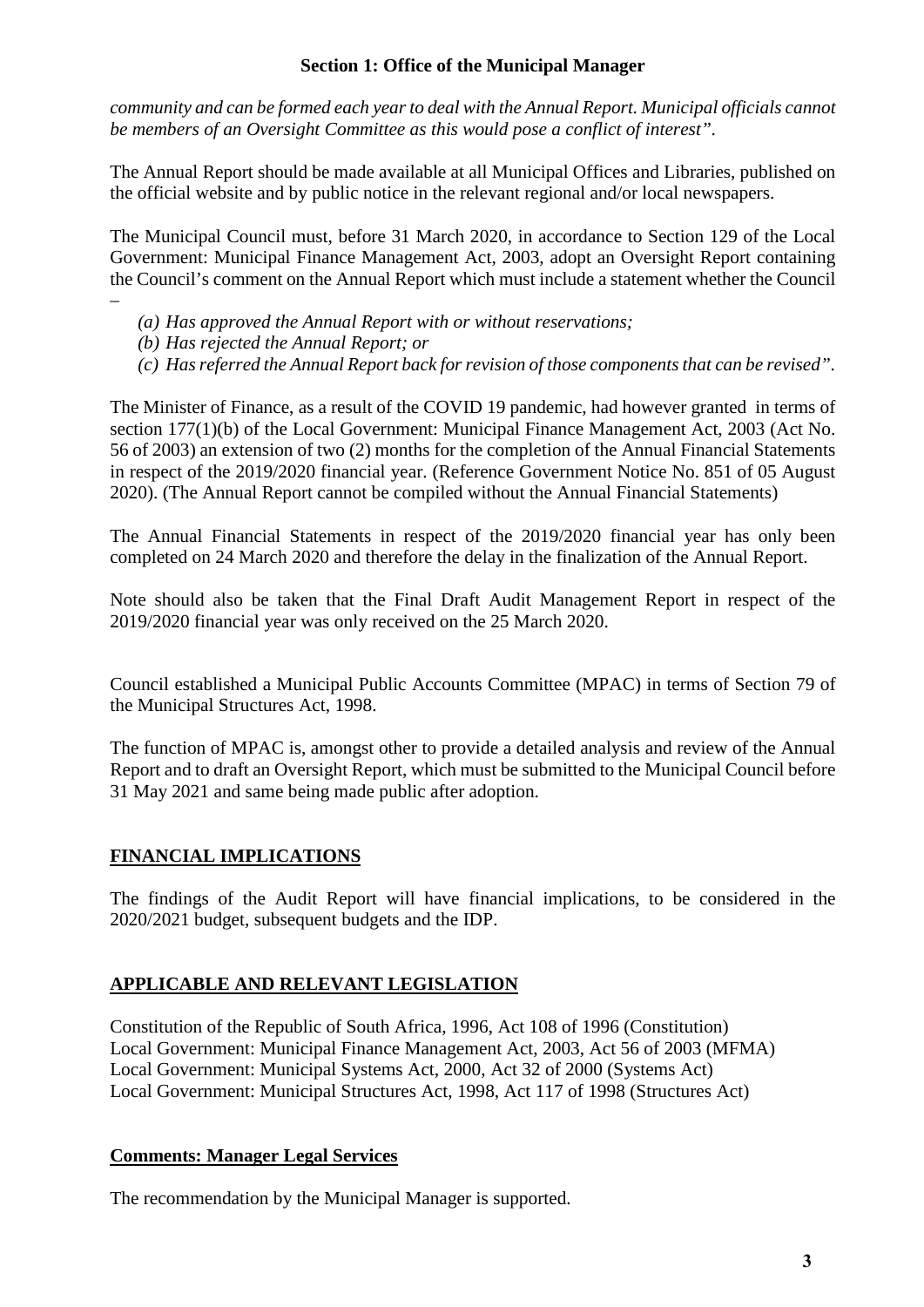#### **Section 1: Office of the Municipal Manager**

#### **Comments: Director Engineering Services**

The recommendation by the Municipal Manager is supported.

#### **Comments: Director Financial Services**

The recommendation by the Municipal Manager is supported.

#### **Comments: Director Economic Development and Planning**

The recommendation by the Municipal Manager is supported.

#### **Comments: Director Community Services**

No comments received

#### **Comments: Director Corporate Services**

The recommendation by the Municipal Manager is supported.

#### **RECOMMENDED BY THE MUNICIPAL MANAGER**

- 1. That cognisance be taken of the tabling of the 2019/2020 Draft Annual Report and the timeframes related to the adoption and publication thereof;
- 2. That the Annual Report be submitted to MPAC in order to consider and evaluate the 2019/2020 Draft Annual Report to provide a detailed analysis and review thereof, and to submit an Oversight Report to Council by 31 May 2021;
- 3. That the 2019/2020 Draft Annual Report be submitted to the Office of the Auditor General, Provincial Treasury and the relevant Provincial Department responsible for Local Government;
- 4. That the Accounting Officer publishes the 2019/2020 Draft Annual Report for public comments and recommendations.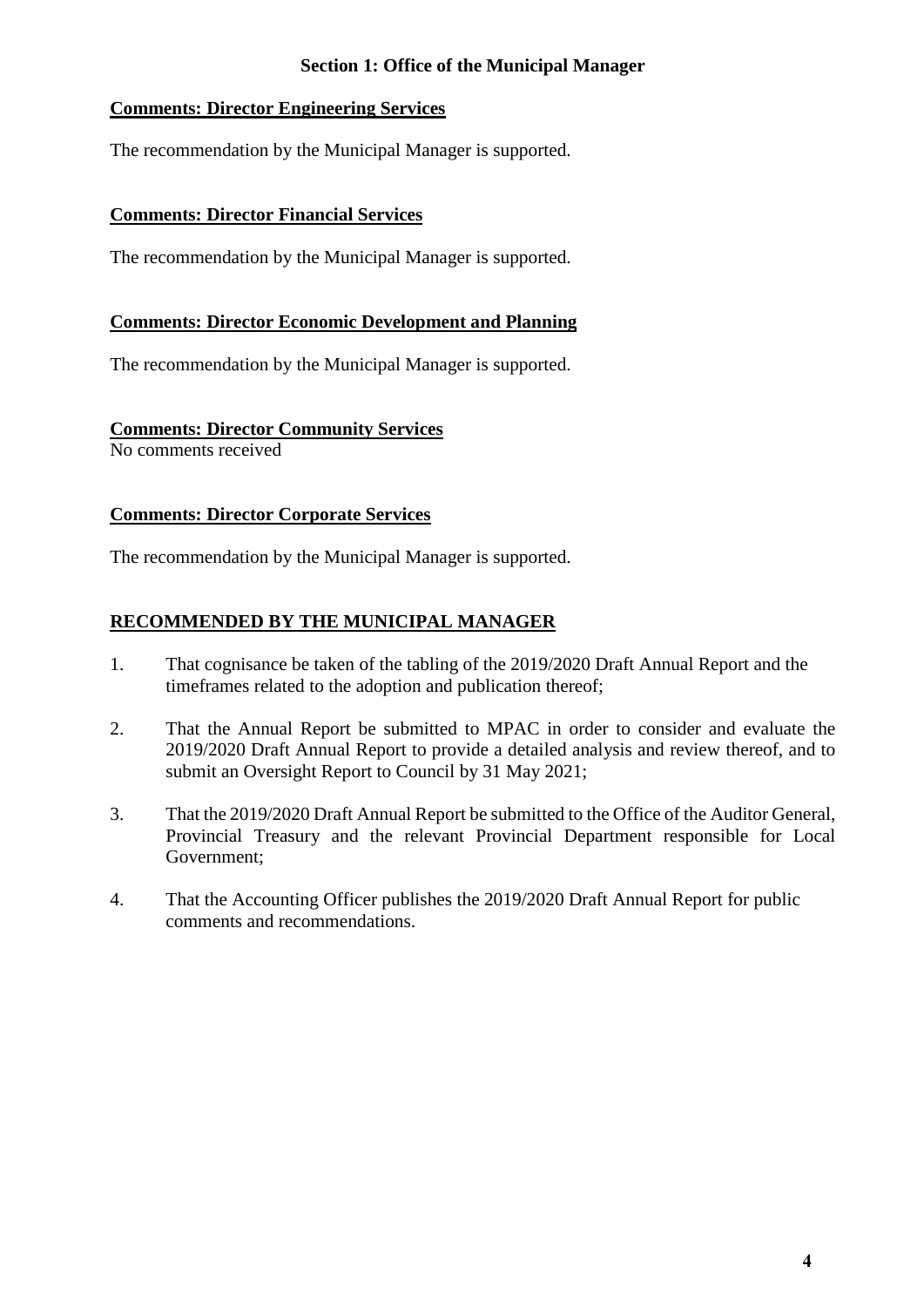#### **ITEM C/1/210/03/21**

#### **TABLING OF THE 2021/2022 DRAFT TOP LAYER SERVICE DELIVERY AND BUDGET IMPLEMENTATION PLAN (SDBIP)**

| Directorate:                                   | <b>Office of the Municipal Manager</b>                  | <b>Demarcation: All Wards</b> |                |
|------------------------------------------------|---------------------------------------------------------|-------------------------------|----------------|
| <b>Portfolio Committee: Strategic Services</b> |                                                         | Delegation:                   | <b>Council</b> |
| <b>File Ref:</b>                               | 5/1/1/4                                                 |                               |                |
| <b>Attachments:</b>                            | Annexure "A": Draft 2021/2022 Top-Layer SDBIP           |                               |                |
| <b>Report from:</b>                            | <b>Acting Senior Manager: Governance and Compliance</b> |                               |                |
| Date:                                          | <b>25 March 2021</b>                                    |                               |                |

#### **PURPOSE OF THE REPORT**

The 2021/2022 Draft Top-Layer Service Delivery Budget Implementation Plan (SDBIP) is tabled for notification purposes only.

#### **BACKGROUND**

Section 53 of the Local Government: Municipal Finance Management Act (MFMA), 2003, Act 56 of 2003 determines that:

- (1) The Mayor of a municipality must-
	- (a) provide general political guidance over the budget process and the priorities that must guide the preparation of the budget;
	- (b) co-ordinate the annual revision of the Integrated Development Plan in terms of Section 34 of the Municipal Systems Act and the preparation of the annual budget, and determine how the Integrated Development Plan is to be taken into account or revised for the purposes of the budget; and
	- (c) take all reasonable steps to ensure-
		- (i) That the municipality approves its annual budget before the start of the budget year;
		- (ii) That the municipality's service delivery and budget implementation plan is approved by the mayor within 28 days after the approval of the budget.

#### **LEGISLATIVE REQUIREMENT**

Section 53 of the MFMA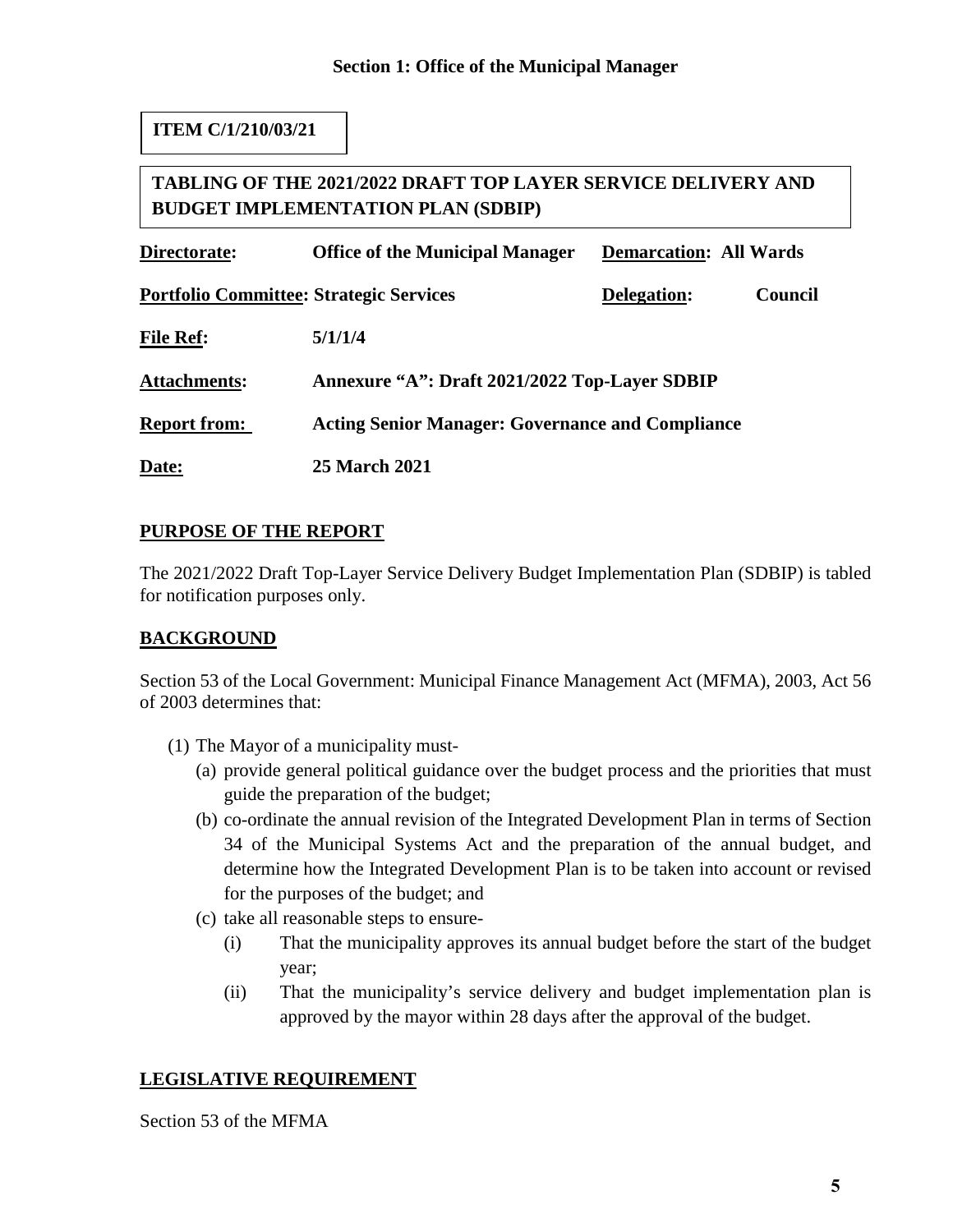#### **Section 1: Office of the Municipal Manager**

#### **Comments: Manager Legal Services**

The recommendation by the Municipal Manager is supported.

#### **Comments: Director Engineering Services**

The recommendation by the Municipal Manager is supported.

#### **Comments: Director Financial Services**

The recommendation by the Municipal Manager is supported.

#### **Comments: Director Economic Development and Planning**

The recommendation by the Municipal Manager is supported.

#### **Comments: Director Community Services**

No comments received

#### **Comments: Director Corporate Services**

The recommendation by the Municipal Manager is supported.

#### **RECOMMENDED BY THE MUNICIPAL MANAGER**

- 1. That the Municipal Council notes the tabling of the 2021/2022 Draft SDBIP report;
- 2. That the statutory processes be followed, towards the approval by the Executive Mayor and for submission thereof to the relevant state bodies, notification to the local communities via advertisement in the local media and publication on the municipal website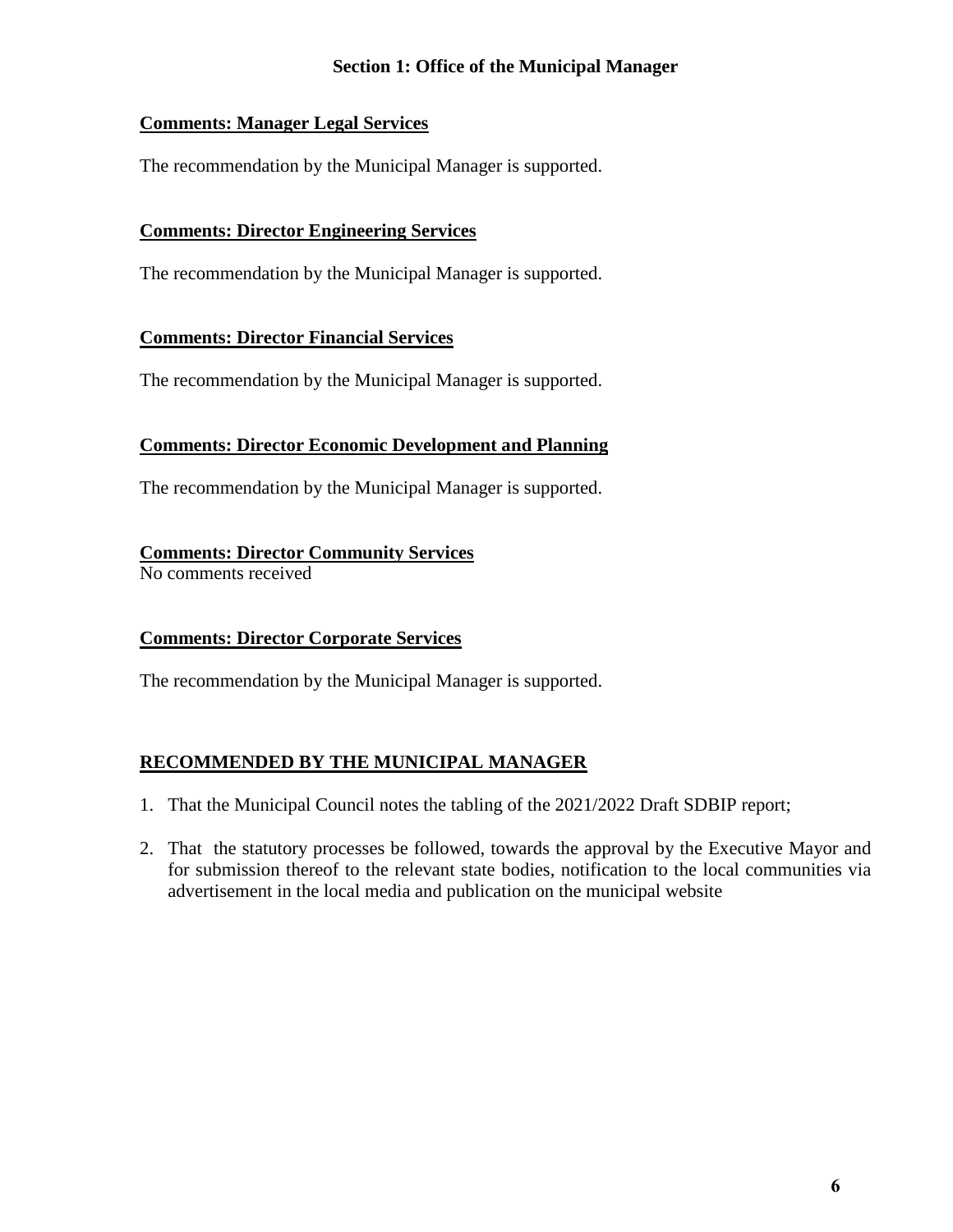**Annexure "A"**

| <b>Ref</b><br><b>Number</b> | <b>Directorate</b>   | <b>National KPA</b>                                                | <b>IDP Objective</b>                                                                                                  | <b>Municipal</b><br><b>KPA</b>                     | <b>KPI Name [R]</b>                                                                                                                                                                        | <b>Unit of</b><br><b>Measurement</b>                                                      | Ward<br>[R] | <b>KPI Owner</b><br>[R] | <b>Baseline</b> | <b>Calculation</b><br><b>Type</b> | <b>Annual</b><br><b>Target</b> | Q <sub>1</sub> | Q2           | Q3             | Q4           |
|-----------------------------|----------------------|--------------------------------------------------------------------|-----------------------------------------------------------------------------------------------------------------------|----------------------------------------------------|--------------------------------------------------------------------------------------------------------------------------------------------------------------------------------------------|-------------------------------------------------------------------------------------------|-------------|-------------------------|-----------------|-----------------------------------|--------------------------------|----------------|--------------|----------------|--------------|
| TL <sub>1</sub>             | Municipal<br>Manager | Municipal<br>Transformation<br>and<br>Institutional<br>Development | Build a<br>capable,<br>corruption-free<br>administration<br>that is able to<br>deliver on<br>developmental<br>mandate | Strategic<br>Planning For<br>Transformation        | Submit the Risk<br><b>Based Audit Plan</b><br>(RBAP) for the<br>2022/23 financial<br>year to the Audit<br>Committee by 30<br>June 2022                                                     | <b>Risk Based</b><br>Audit Plan<br>compiled and<br>submitted to<br>the Audit<br>Committee | All         | Municipal<br>Manager    | $\mathbf{1}$    | Number                            | $\overline{1}$                 | 0              | $\mathbf{0}$ | 0              | 1            |
| TL <sub>2</sub>             | Municipal<br>Manager | Municipal<br>Transformation<br>and<br>Institutional<br>Development | Build a<br>capable,<br>corruption-free<br>administration<br>that is able to<br>deliver on<br>developmental<br>mandate | Strategic<br>Planning For<br>Transformation        | Complete 80% of<br>audits as scheduled<br>in the RBAP<br>applicable for<br>2021/22 by 30 June<br>2022 (Actual audits<br>completed divided by<br>the audits scheduled<br>for the year) x100 | % of audits<br>completed                                                                  | All         | Municipal<br>Manager    | 75%             | Percentage                        | 80                             | 5              | 25           | 45             | 80           |
| TL3                         | Municipal<br>Manager | Municipal<br>Transformation<br>and<br>Institutional<br>Development | Build a<br>capable,<br>corruption-free<br>administration<br>that is able to<br>deliver on<br>developmental<br>mandate | Strategic<br><b>Planning For</b><br>Transformation | Hold quarterly<br>meetings of the Audit<br>Committee                                                                                                                                       | Number of<br>meetings held                                                                | All         | Municipal<br>Manager    | 4               | Number                            | $\overline{4}$                 |                |              |                | 1            |
| TL <sub>4</sub>             | Municipal<br>Manager | Municipal<br>Transformation<br>and<br>Institutional<br>Development | Build a<br>capable,<br>corruption-free<br>administration<br>that is able to<br>deliver on<br>developmental<br>mandate | Strategic<br>Planning For<br>Transformation        | Complete the annual<br>risk assessment for<br>2021/22 and submit<br>to the Audit<br>Committee by 31<br>March 2022                                                                          | <b>Risk</b><br>assessment<br>submitted to<br>the Audit<br>Committee                       | All         | Municipal<br>Manager    | $\overline{1}$  | Number                            | $\overline{1}$                 | 0              | $\Omega$     | $\overline{1}$ | $\mathbf{0}$ |
| TL <sub>5</sub>             | Municipal<br>Manager | Good<br>Governance<br>and Public<br>Participation                  | Build a<br>capable,<br>corruption-free<br>administration<br>that is able to<br>deliver on<br>developmental<br>mandate | Strategic<br><b>Planning For</b><br>Transformation | Review the<br>Performance<br>Management<br>Framework and<br>submit to Council for<br>approval by 31<br>March 2022                                                                          | Performance<br>Management<br>Framework<br>reviewed and<br>submitted to<br>Council         | All         | Municipal<br>Manager    | $\mathbf{1}$    | Number                            | $\overline{1}$                 | 0              | $\mathbf{0}$ |                | $\mathbf 0$  |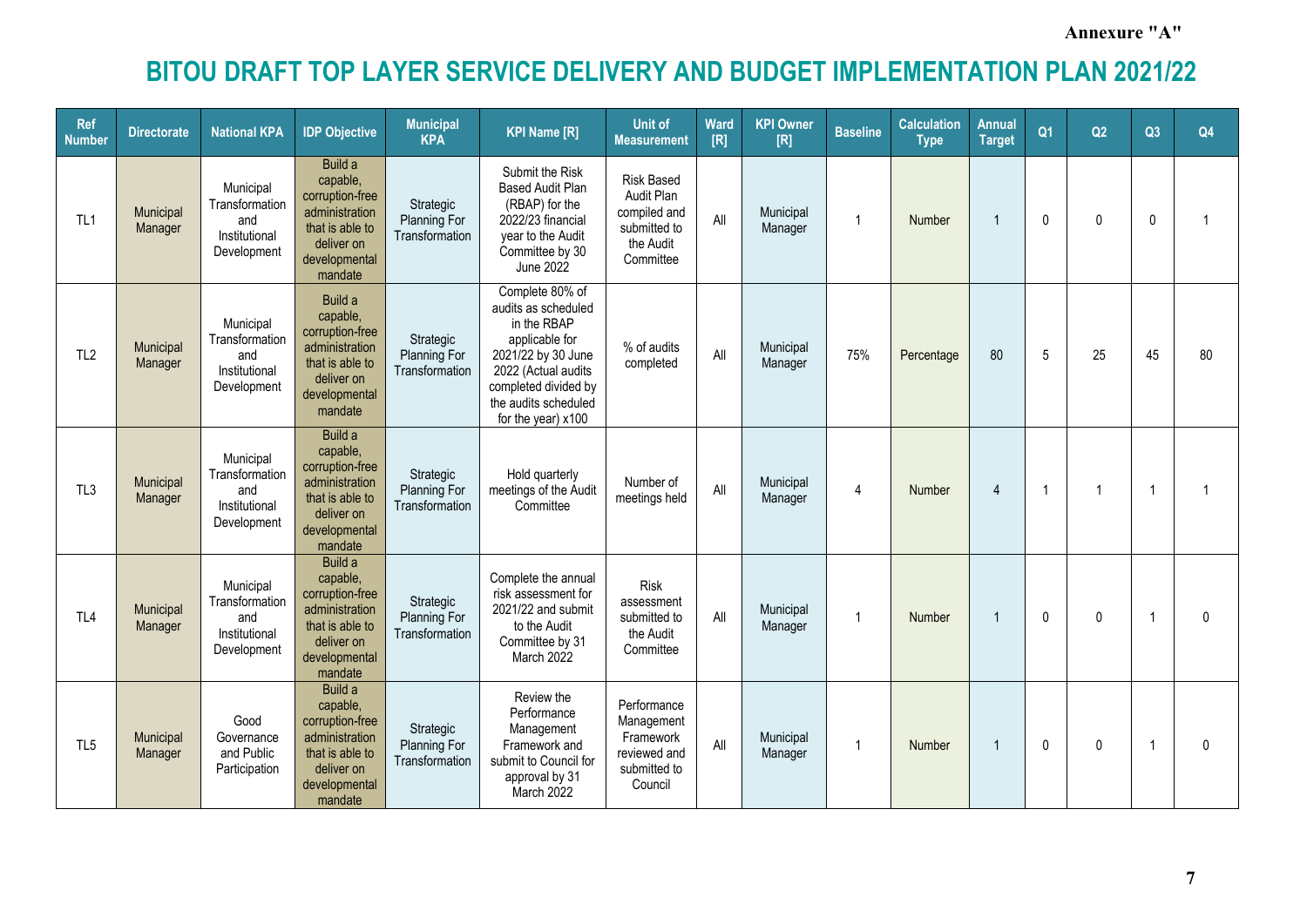| <b>Ref</b><br><b>Number</b> | <b>Directorate</b>   | <b>National KPA</b>                                   | <b>IDP Objective</b>                                                                                                                 | <b>Municipal</b><br><b>KPA</b>                     | <b>KPI Name [R]</b>                                                                                                                                                                                                 | <b>Unit of</b><br><b>Measurement</b>                           | Ward<br>[R] | <b>KPI Owner</b><br>[R] | <b>Baseline</b> | <b>Calculation</b><br><b>Type</b> | <b>Annual</b><br><b>Target</b> | Q <sub>1</sub> | Q2           | Q3           | Q <sub>4</sub> |
|-----------------------------|----------------------|-------------------------------------------------------|--------------------------------------------------------------------------------------------------------------------------------------|----------------------------------------------------|---------------------------------------------------------------------------------------------------------------------------------------------------------------------------------------------------------------------|----------------------------------------------------------------|-------------|-------------------------|-----------------|-----------------------------------|--------------------------------|----------------|--------------|--------------|----------------|
| TL <sub>6</sub>             | Municipal<br>Manager | Good<br>Governance<br>and Public<br>Participation     | Build a<br>capable,<br>corruption-free<br>administration<br>that is able to<br>deliver on<br>developmental<br>mandate                | Strategic<br>Planning For<br>Transformation        | Downscale individual<br>performance<br>management to the<br>Senior Managers and<br>Managers (line<br>managers) in charge<br>of specific sub-<br>divisions and<br>reporting to the<br>Directors by 31<br>August 2021 | Number of<br>individual<br>performance<br>agreements<br>signed | All         | Municipal<br>Manager    | $\mathbf 0$     | Number                            | 31                             | 31             | $\mathbf{0}$ | $\mathbf{0}$ | $\Omega$       |
| TL7                         | Municipal<br>Manager | Good<br>Governance<br>and Public<br>Participation     | Build a<br>capable,<br>corruption-free<br>administration<br>that is able to<br>deliver on<br>developmental<br>mandate                | Strategic<br>Planning For<br>Transformation        | Achieve risk maturity<br>(control level) by 30<br>June 2022                                                                                                                                                         | <b>Risk maturity</b><br>(control level)<br>achieved            | All         | Municipal<br>Manager    | $\mathbf 0$     | Number                            | $\overline{1}$                 | $\mathbf 0$    | 0            | $\mathbf 0$  | -1             |
| TL8                         | Municipal<br>Manager | Good<br>Governance<br>and Public<br>Participation     | Build a<br>capable,<br>corruption-free<br>administration<br>that is able to<br>deliver on<br>developmental<br>mandate                | Strategic<br><b>Planning For</b><br>Transformation | Compile and submit<br>the draft 5th<br>generation IDP for<br>the 2022/23 financial<br>year to Council by 31<br>March 2022                                                                                           | Draft IDP<br>compiled and<br>submitted to<br>Council           | All         | Municipal<br>Manager    | $\overline{1}$  | Number                            | $\overline{1}$                 | $\pmb{0}$      | $\mathbf{0}$ | $\mathbf 0$  |                |
| TL9                         | Municipal<br>Manager | Good<br>Governance<br>and Public<br>Participation     | Build a<br>capable,<br>corruption-free<br>administration<br>that is able to<br>deliver on<br>developmental<br>mandate                | Strategic<br><b>Planning For</b><br>Transformation | Submit the<br>Community Survey to<br>Council by 30 June<br>2022                                                                                                                                                     | Community<br>Survey<br>submitted to<br>Council                 | All         | Municipal<br>Manager    | $\pmb{0}$       | Number                            | $\overline{1}$                 | $\mathbf{0}$   | $\mathbf 0$  | $\mathbf 0$  | $\overline{1}$ |
| <b>TL10</b>                 | Municipal<br>Manager | Municipal<br>Financial<br>Viability and<br>Management | Manage<br>expenditure<br>prudently,<br>grow revenue<br>base and build<br>long term<br>financial<br>sustainability<br>so as to invest | Financial<br>Sustainability                        | Spend 90% of the<br>municipal capital<br>budget on capital<br>projects by 30 June<br>2022{(Actual amount<br>spent on projects<br>/Total amount<br>budgeted for capital<br>projects)X100}                            | % budget<br>spent                                              | All         | Municipal<br>Manager    | 90%             | Percentage                        | 90                             | 10             | 40           | 60           | 90             |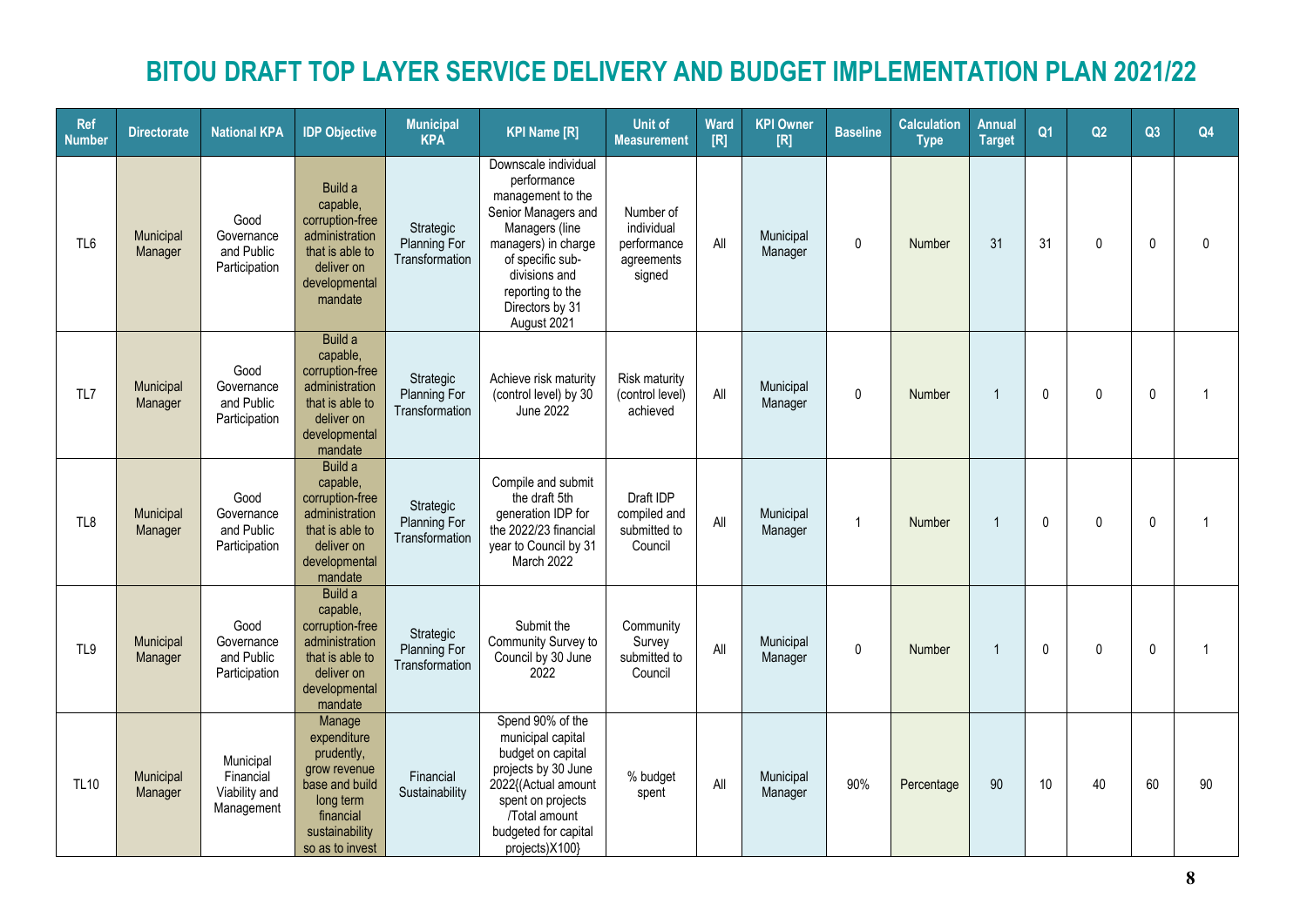| <b>Ref</b><br><b>Number</b> | <b>Directorate</b>           | <b>National KPA</b>                                   | <b>IDP Objective</b>                                                                                                                                                             | <b>Municipal</b><br><b>KPA</b> | <b>KPI Name [R]</b>                                                                                                                                                                                                                                                                 | <b>Unit of</b><br><b>Measurement</b>                                                                                                                     | Ward<br>[R] | <b>KPI Owner</b><br>[R]            | <b>Baseline</b> | <b>Calculation</b><br><b>Type</b> | <b>Annual</b><br><b>Target</b> | Q <sub>1</sub> | Q2       | Q3   | Q4       |
|-----------------------------|------------------------------|-------------------------------------------------------|----------------------------------------------------------------------------------------------------------------------------------------------------------------------------------|--------------------------------|-------------------------------------------------------------------------------------------------------------------------------------------------------------------------------------------------------------------------------------------------------------------------------------|----------------------------------------------------------------------------------------------------------------------------------------------------------|-------------|------------------------------------|-----------------|-----------------------------------|--------------------------------|----------------|----------|------|----------|
|                             |                              |                                                       | in social and<br>economic<br>development                                                                                                                                         |                                |                                                                                                                                                                                                                                                                                     |                                                                                                                                                          |             |                                    |                 |                                   |                                |                |          |      |          |
| <b>TL11</b>                 | Financial<br>Services        | Municipal<br>Financial<br>Viability and<br>Management | Manage<br>expenditure<br>prudently,<br>grow revenue<br>base and build<br>long term<br>financial<br>sustainability<br>so as to invest<br>in social and<br>economic<br>development | Financial<br>Sustainability    | Provide subsidies for<br>free basic services to<br>indigent households<br>as at 30 June 2022                                                                                                                                                                                        | Number of<br>indigent<br>households<br>receiving<br>subsidies for<br>free basic<br>services as<br>per Financial<br>System                                | All         | Director:<br>Financial<br>Services | 4381            | Number                            | 4300                           | 4300           | 4300     | 4300 | 4300     |
| <b>TL12</b>                 | Financial<br><b>Services</b> | <b>Basic Service</b><br>Delivery                      | Provision of<br>basic services                                                                                                                                                   | Infrastructure<br>Development  | Number of residential<br>properties with piped<br>water which are<br>connected to the<br>municipal water<br>infrastructure<br>network and billed for<br>the service as at 30<br>June 2022                                                                                           | Number of<br>properties that<br>receive piped<br>water                                                                                                   | All         | Director:<br>Financial<br>Services | 11495           | Number                            | 11863                          | 0.00           | 11863.00 | 0.00 | 11863.00 |
| <b>TL13</b>                 | Financial<br><b>Services</b> | <b>Basic Service</b><br>Delivery                      | Provision of<br>basic services                                                                                                                                                   | Infrastructure<br>Development  | Number of residential<br>properties with<br>electricity which are<br>connected to the<br>municipal electrical<br>infrastructure<br>network(credit and<br>prepaid electrical<br>metering and<br>excluding Eskom<br>areas) and billed for<br>the service as at 30<br><b>June 2022</b> | Number of<br>properties<br>connected to<br>the municipal<br>electrical<br>infrastructure<br>network<br>(credit and<br>prepaid<br>electrical<br>metering) | All         | Director:<br>Financial<br>Services | 14285           | Number                            | 14917                          | 0.00           | 14917.00 | 0.00 | 14917.00 |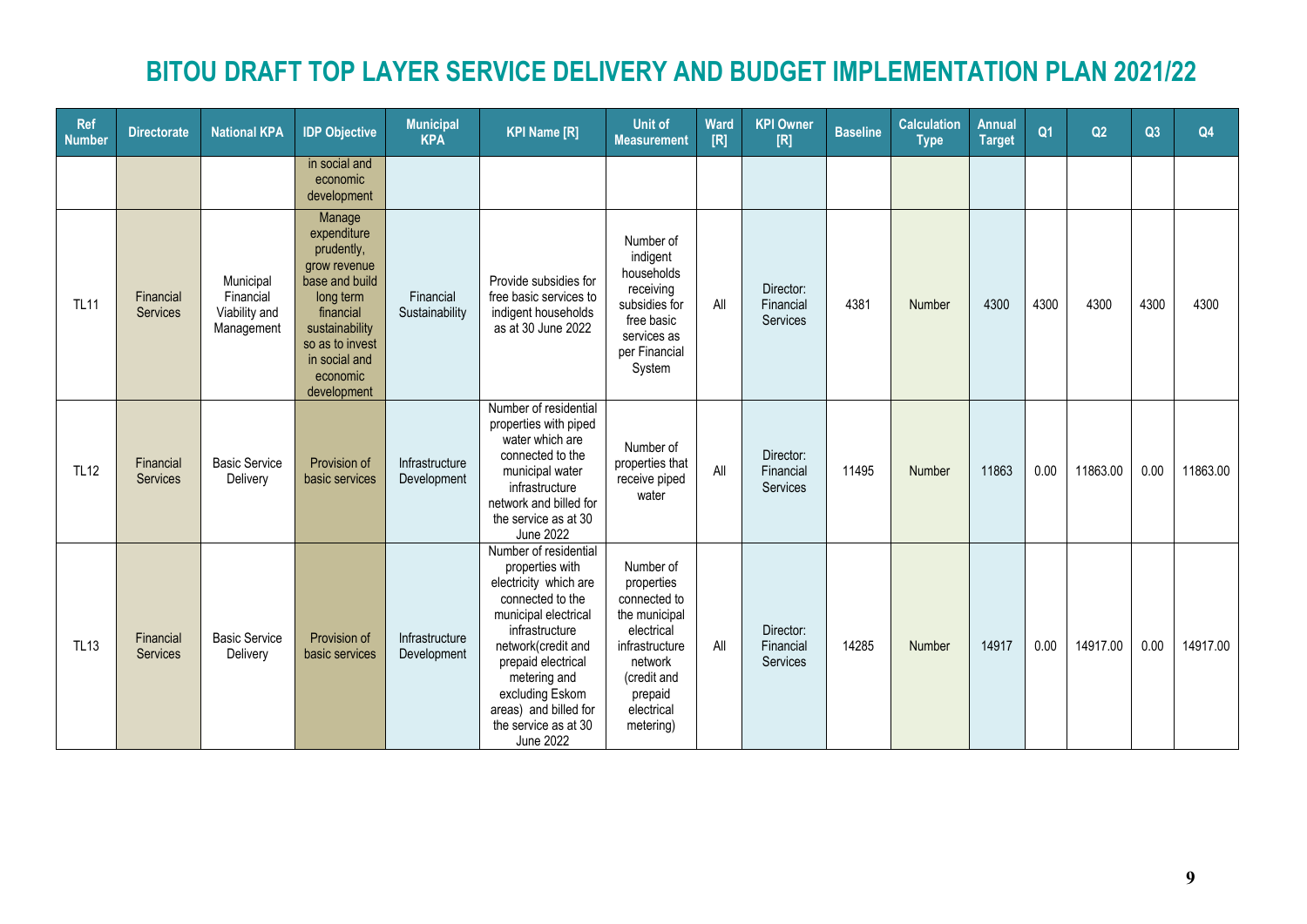| <b>Ref</b><br><b>Number</b> | <b>Directorate</b>           | <b>National KPA</b>                                   | <b>IDP Objective</b>                                                                                                                                                             | <b>Municipal</b><br><b>KPA</b> | <b>KPI Name [R]</b>                                                                                                                                                                                                                                                                          | <b>Unit of</b><br><b>Measurement</b>                                                   | Ward<br>[R] | <b>KPI Owner</b><br>[R]                   | <b>Baseline</b> | <b>Calculation</b><br><b>Type</b> | Annual<br><b>Target</b> | Q <sub>1</sub> | Q2           | Q3           | Q <sub>4</sub> |
|-----------------------------|------------------------------|-------------------------------------------------------|----------------------------------------------------------------------------------------------------------------------------------------------------------------------------------|--------------------------------|----------------------------------------------------------------------------------------------------------------------------------------------------------------------------------------------------------------------------------------------------------------------------------------------|----------------------------------------------------------------------------------------|-------------|-------------------------------------------|-----------------|-----------------------------------|-------------------------|----------------|--------------|--------------|----------------|
| <b>TL14</b>                 | Financial<br><b>Services</b> | <b>Basic Service</b><br>Delivery                      | Provision of<br>basic services                                                                                                                                                   | Infrastructure<br>Development  | Number of residential<br>properties with<br>sanitation services to<br>which are connected<br>to the municipal<br>waste water<br>(sanitation/sewerage)<br>network & are billed<br>for sewerage service,<br>irrespective of the<br>number of water<br>closets (toilets) as at<br>30 June 2022  | Number of<br>residential<br>properties<br>which are<br>billed for<br>sewerage          | All         | Director:<br>Financial<br><b>Services</b> | 12123           | Number                            | 12409                   | 0.00           | 12409.00     | 0.00         | 12409.00       |
| <b>TL15</b>                 | Financial<br><b>Services</b> | <b>Basic Service</b><br>Delivery                      | Provision of<br>basic services                                                                                                                                                   | Infrastructure<br>Development  | Number of residential<br>properties for which<br>refuse is removed<br>once per week and<br>billed for the service<br>as at 30 June 2022                                                                                                                                                      | Number of<br>residential<br>properties<br>which are<br>billed for<br>refuse<br>removal | All         | Director:<br>Financial<br>Services        | 14041           | Number                            | 14700                   | $\mathbf 0$    | 14700        | $\pmb{0}$    | 14700          |
| <b>TL16</b>                 | Financial<br><b>Services</b> | Municipal<br>Financial<br>Viability and<br>Management | Manage<br>expenditure<br>prudently,<br>grow revenue<br>base and build<br>long term<br>financial<br>sustainability<br>so as to invest<br>in social and<br>economic<br>development | Financial<br>Sustainability    | Financial viability<br>measured in terms of<br>the municipality's<br>ability to meet it's<br>service debt<br>obligations as at 30<br>June 2022 (Overdraft<br>+ Current Finance<br>Lease Obligation +<br>Non current Finance<br>Lease Obligation +<br>Short Term<br>Borrowings + Long<br>term | % of debt<br>coverage                                                                  | All         | Director:<br>Financial<br><b>Services</b> | 30%             | Percentage                        | 25                      | $\Omega$       | $\mathbf{0}$ | $\Omega$     | 25             |
| <b>TL17</b>                 | Financial<br><b>Services</b> | Municipal<br>Financial<br>Viability and<br>Management | Manage<br>expenditure<br>prudently,<br>grow revenue<br>base and build<br>long term<br>financial<br>sustainability<br>so as to invest<br>in social and                            | Financial<br>Sustainability    | Financial viability<br>measured in terms of<br>the outstanding<br>service debtors as at<br>30 June 2022 ((Total<br>outstanding service<br>debtors/ revenue<br>received for<br>services)X100)                                                                                                 | $%$ of<br>outstanding<br>service<br>debtors                                            | All         | Director:<br>Financial<br>Services        | 36%             | Percentage                        | 11.80                   | $\mathbf{0}$   | $\mathbf{0}$ | $\mathbf{0}$ | 11.80%         |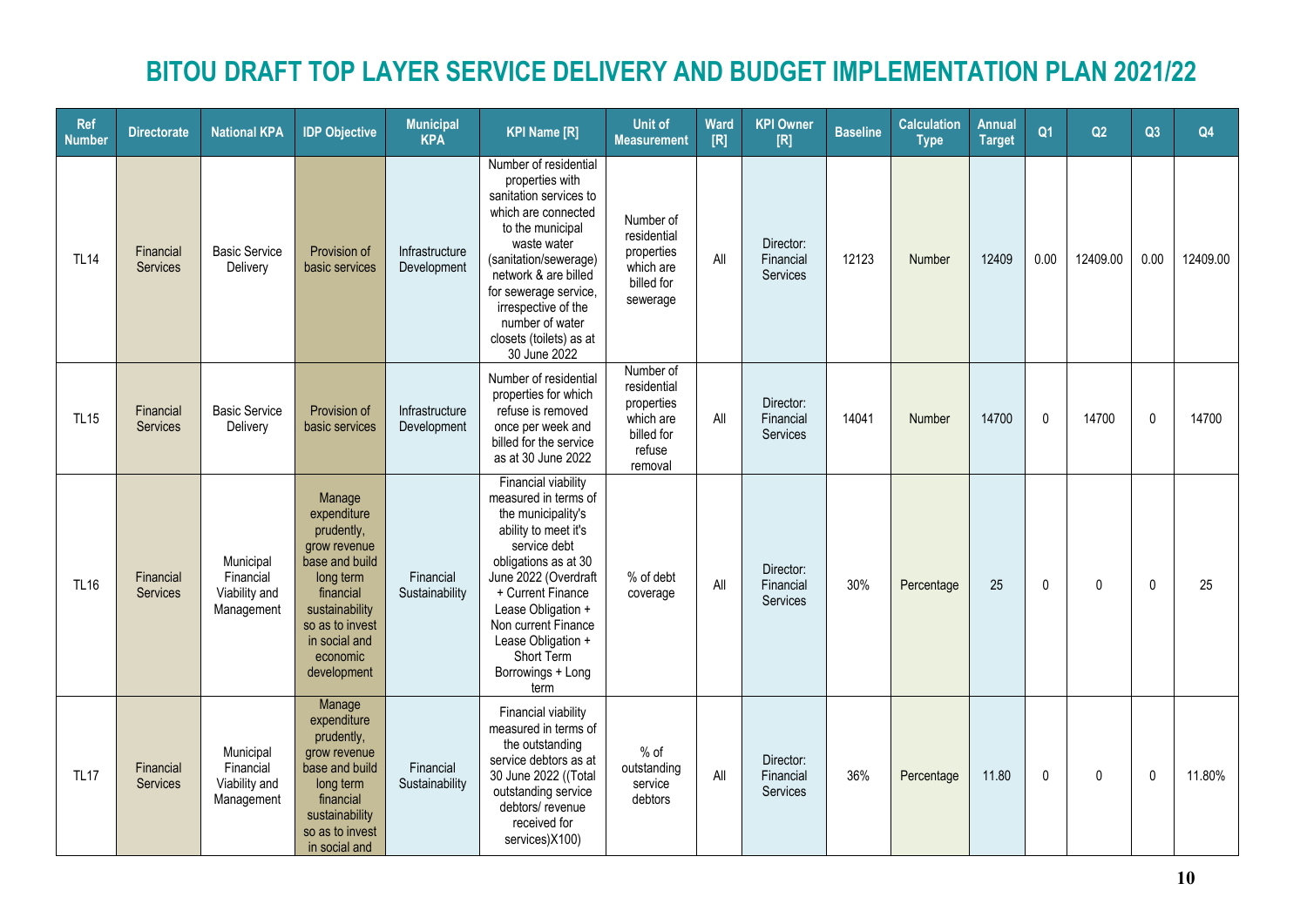| <b>Ref</b><br><b>Number</b> | <b>Directorate</b>           | <b>National KPA</b>                                   | <b>IDP Objective</b>                                                                                                                                                             | <b>Municipal</b><br><b>KPA</b> | <b>KPI Name [R]</b>                                                                                                                                                                                                                                                                                                                                                                                                                                                        | <b>Unit of</b><br><b>Measurement</b>                                                               | Ward<br>[R] | <b>KPI Owner</b><br>[R]            | <b>Baseline</b> | <b>Calculation</b><br><b>Type</b> | <b>Annual</b><br><b>Target</b> | Q <sub>1</sub> | Q2       | Q3 | Q <sub>4</sub> |
|-----------------------------|------------------------------|-------------------------------------------------------|----------------------------------------------------------------------------------------------------------------------------------------------------------------------------------|--------------------------------|----------------------------------------------------------------------------------------------------------------------------------------------------------------------------------------------------------------------------------------------------------------------------------------------------------------------------------------------------------------------------------------------------------------------------------------------------------------------------|----------------------------------------------------------------------------------------------------|-------------|------------------------------------|-----------------|-----------------------------------|--------------------------------|----------------|----------|----|----------------|
|                             |                              |                                                       | economic<br>development                                                                                                                                                          |                                |                                                                                                                                                                                                                                                                                                                                                                                                                                                                            |                                                                                                    |             |                                    |                 |                                   |                                |                |          |    |                |
| <b>TL18</b>                 | Financial<br>Services        | Municipal<br>Financial<br>Viability and<br>Management | Manage<br>expenditure<br>prudently,<br>grow revenue<br>base and build<br>long term<br>financial<br>sustainability<br>so as to invest<br>in social and<br>economic<br>development | Financial<br>Sustainability    | Financial viability<br>measured in terms of<br>the available cash to<br>cover fixed operating<br>expenditure as at 30<br>June 2022 ((Cash<br>and Cash<br>Equivalents -<br><b>Unspent Conditional</b><br>Grants - Overdraft) +<br>Short Term<br>Investment) / Monthly<br><b>Fixed Operational</b><br>Expenditure<br>excluding<br>(Depreciation,<br>Amortisation, and<br>Provision for Bad<br>Debts, Impairment<br>and Loss on Disposal<br>of Assets)) as per<br>Circular 71 | Number of<br>months it<br>takes to cover<br>fix operating<br>expenditure<br>with available<br>cash | All         | Director:<br>Financial<br>Services | 3.47            | Number                            | $\overline{2}$                 | $\mathbf 0$    | $\Omega$ | 0  | $\overline{2}$ |
| <b>TL19</b>                 | Financial<br><b>Services</b> | Municipal<br>Financial<br>Viability and<br>Management | Manage<br>expenditure<br>prudently,<br>grow revenue<br>base and build<br>long term<br>financial<br>sustainability<br>so as to invest<br>in social and<br>economic<br>development | Financial<br>Sustainability    | Achieve a debtor<br>payment percentage<br>of 85% by 30 June<br>2022 (Gross Debtors<br>Closing Balance +<br>Billed Revenue -<br><b>Gross Debtors</b><br>Opening Balance -<br><b>Bad Debts Written</b><br>Off)/Billed Revenue x<br>100                                                                                                                                                                                                                                       | % debtor<br>payment<br>achieved                                                                    | All         | Director:<br>Financial<br>Services | 102%            | Percentage                        | 85                             | 85             | 85       | 85 | 85             |
| <b>TL20</b>                 | Financial<br><b>Services</b> | <b>Basic Service</b><br>Delivery                      | Provision of<br>basic services                                                                                                                                                   | Financial<br>Sustainability    | Limit unaccounted for<br>water to less than<br>25% by 30 June<br>2022 {(Number of<br>Kilolitres Water<br>Purchased or<br>Purified - Number of<br>Kilolitres Water Sold)                                                                                                                                                                                                                                                                                                    | % bulk water<br>handling<br>losses                                                                 | All         | Director:<br>Financial<br>Services | 8.54%           | Percentage                        | 25                             | $\mathbf 0$    | 0        | 0  | 25             |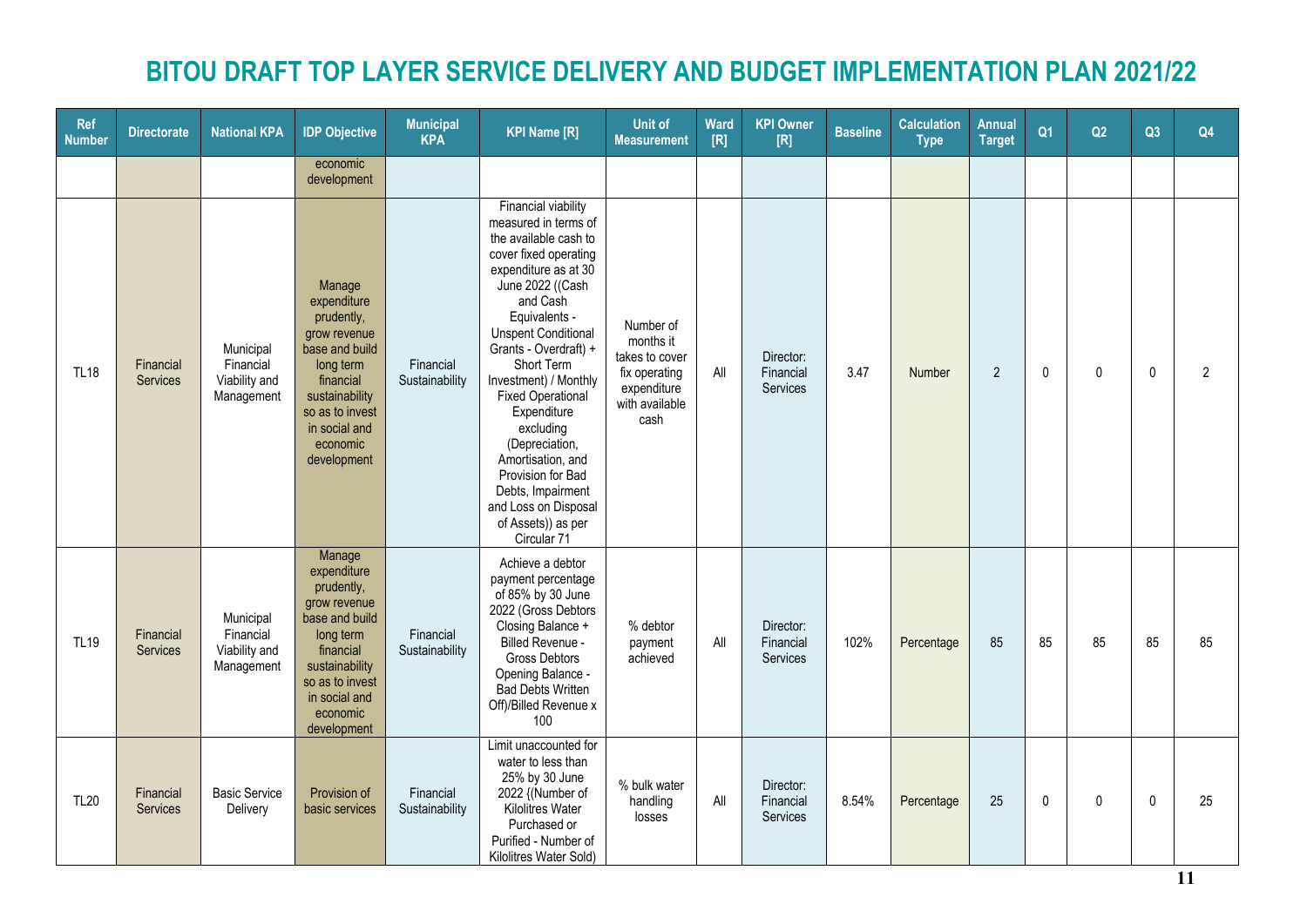| <b>Ref</b><br><b>Number</b> | <b>Directorate</b>             | <b>National KPA</b>              | <b>IDP Objective</b>           | <b>Municipal</b><br><b>KPA</b> | <b>KPI Name [R]</b>                                                                                                                                                                                                  | <b>Unit of</b><br><b>Measurement</b>        | Ward<br>[R] | <b>KPI Owner</b><br>[R]              | <b>Baseline</b> | <b>Calculation</b><br><b>Type</b> | <b>Annual</b><br><b>Target</b> | Q <sub>1</sub> | Q2           | Q3          | Q4 |
|-----------------------------|--------------------------------|----------------------------------|--------------------------------|--------------------------------|----------------------------------------------------------------------------------------------------------------------------------------------------------------------------------------------------------------------|---------------------------------------------|-------------|--------------------------------------|-----------------|-----------------------------------|--------------------------------|----------------|--------------|-------------|----|
|                             |                                |                                  |                                |                                | / Number of Kilolitres<br>Water Purchased or<br>Purified x 100}                                                                                                                                                      |                                             |             |                                      |                 |                                   |                                |                |              |             |    |
| <b>TL21</b>                 | Financial<br>Services          | <b>Basic Service</b><br>Delivery | Provision of<br>basic services | Financial<br>Sustainability    | Limit unaccounted for<br>electricity to less than<br>12% as at 30 June<br>2021 {(Number of<br>units purchased -<br>Number of units Sold<br>(incl free basic<br>electricity) / Number<br>of units purchased)<br>X100} | $\frac{0}{0}$<br>unaccounted<br>electricity | All         | Director:<br>Financial<br>Services   | 13.16%          | Percentage                        | 12                             | $\mathbf 0$    | $\mathbf{0}$ | $\mathbf 0$ | 12 |
| <b>TL22</b>                 | Engineering<br>Services        | <b>Basic Service</b><br>Delivery | Provision of<br>basic services | Infrastructure<br>Development  | Spend 90% of the<br>approved capital<br>budget for Fleet<br>services by 30 June<br>2022 {(Total actual<br>capital expenditure<br>/Total capital amount<br>budgeted)x100}                                             | % budget<br>spent                           | All         | Director:<br>Engineering<br>Services | 90%             | Percentage                        | 90                             | 10             | 40           | 60          | 90 |
| <b>TL23</b>                 | Engineering<br><b>Services</b> | <b>Basic Service</b><br>Delivery | Provision of<br>basic services | Infrastructure<br>Development  | Spend 90% of the<br>approved capital<br>budget for Waste<br>Water services by<br>30 June 2022 {(Total<br>actual capital<br>expenditure /Total<br>capital amount<br>budgeted)x100}                                    | % budget<br>spent                           | All         | Director:<br>Engineering<br>Services | 90%             | Percentage                        | 90                             | 10             | 40           | 60          | 90 |
| <b>TL24</b>                 | Engineering<br>Services        | <b>Basic Service</b><br>Delivery | Provision of<br>basic services | Infrastructure<br>Development  | Spend 90% of the<br>approved capital<br>budget for Electrical<br>& Mechanical<br>services by 30 June<br>2022 {(Total actual<br>capital expenditure<br>/Total capital amount<br>budgeted)x100}                        | % budget<br>spent                           | All         | Director:<br>Engineering<br>Services | 90%             | Percentage                        | 90                             | 10             | 40           | 60          | 90 |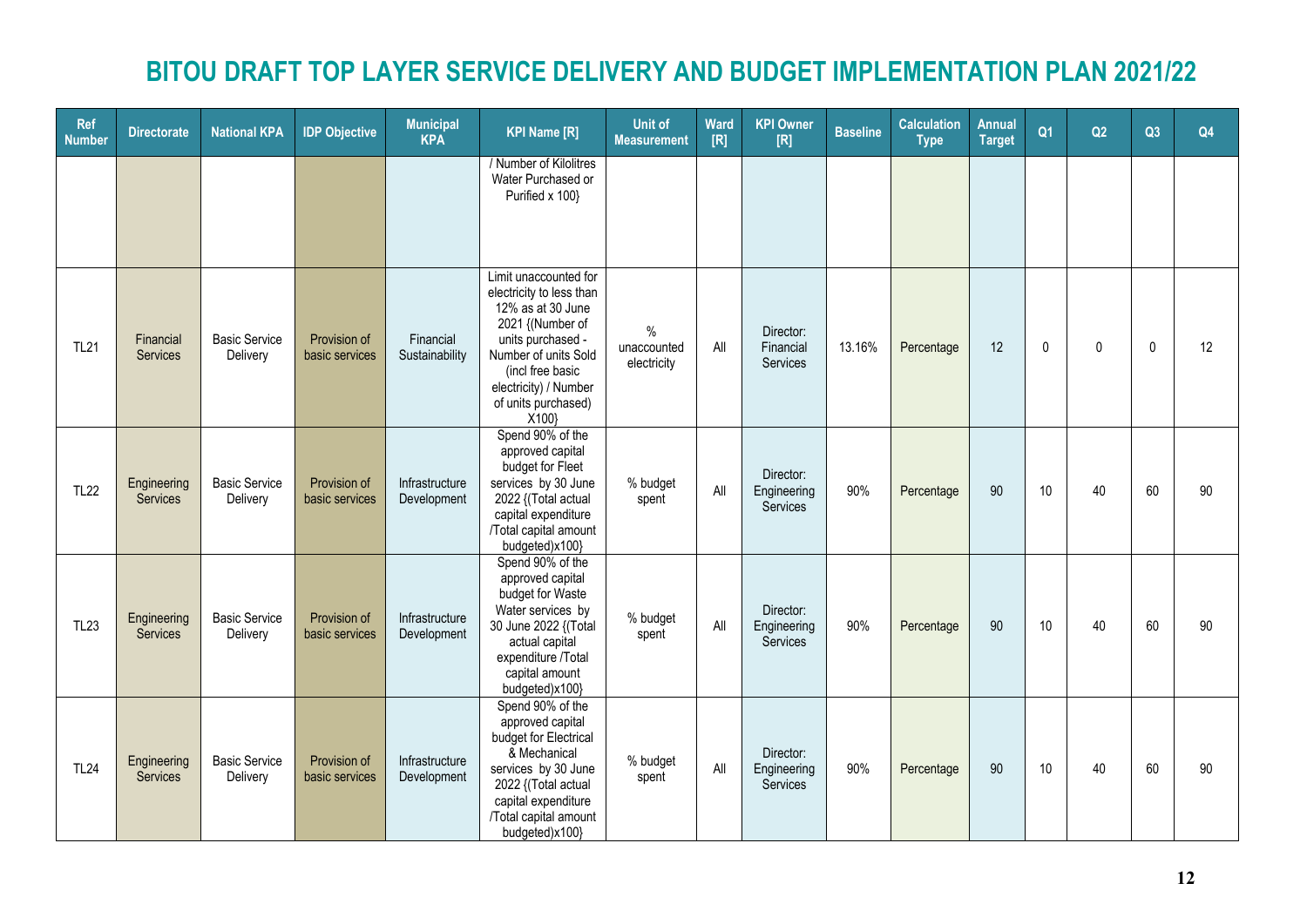| <b>Ref</b><br><b>Number</b> | <b>Directorate</b>                      | <b>National KPA</b>              | <b>IDP Objective</b>           | <b>Municipal</b><br><b>KPA</b> | <b>KPI Name [R]</b>                                                                                                                                                                       | <b>Unit of</b><br><b>Measurement</b>                      | Ward<br>[R] | <b>KPI Owner</b><br>[R]                                                 | <b>Baseline</b> | <b>Calculation</b><br><b>Type</b> | Annual<br><b>Target</b> | Q <sub>1</sub> | Q2           | Q3 | Q4   |
|-----------------------------|-----------------------------------------|----------------------------------|--------------------------------|--------------------------------|-------------------------------------------------------------------------------------------------------------------------------------------------------------------------------------------|-----------------------------------------------------------|-------------|-------------------------------------------------------------------------|-----------------|-----------------------------------|-------------------------|----------------|--------------|----|------|
| <b>TL25</b>                 | Engineering<br><b>Services</b>          | <b>Basic Service</b><br>Delivery | Provision of<br>basic services | Infrastructure<br>Development  | Spend 90% of the<br>approved capital<br>budget for Water<br>services by 30 June<br>2022 {(Total actual<br>capital expenditure<br>/Total capital amount<br>budgeted)x100}                  | % budget<br>spent                                         | All         | Director:<br>Engineering<br><b>Services</b>                             | 90%             | Percentage                        | 90                      | 10             | 40           | 60 | 90   |
| <b>TL26</b>                 | Engineering<br><b>Services</b>          | <b>Basic Service</b><br>Delivery | Provision of<br>basic services | Infrastructure<br>Development  | Spend 90% of the<br>approved capital<br>budget for Roads &<br>Storm Water services<br>by 30 June 2022<br>{(Total actual capital<br>expenditure /Total<br>capital amount<br>budgeted)x100} | % budget<br>spent                                         | All         | Director:<br>Engineering<br>Services                                    | 90%             | Percentage                        | 90                      | 10             | 40           | 60 | 90   |
| <b>TL27</b>                 | Engineering<br><b>Services</b>          | <b>Basic Service</b><br>Delivery | Provision of<br>basic services | Infrastructure<br>Development  | Spend 100% of MIG<br>Funding allocation by<br>30 June 2022 {(Total<br>actual MIG<br>expenditure /Total<br>MIG amount<br>budgeted)x100}                                                    | % budget<br>spent                                         | All         | Director:<br>Engineering<br>Services                                    | 100%            | Percentage                        | 100                     | $\mathbf{0}$   | 40           | 0  | 100  |
| <b>TL28</b>                 | Engineering<br><b>Services</b>          | <b>Basic Service</b><br>Delivery | Provision of<br>basic services | Infrastructure<br>Development  | Conduct 240<br>potential electricity<br>theft investigations<br>annually                                                                                                                  | Report from<br>Electrical and<br>Mechanical<br>department | All         | Director:<br>Engineering<br>Services                                    | $\mathbf{0}$    | Number                            | 240                     | 0              | $\mathbf{0}$ | 0  | 240  |
| <b>TL29</b>                 | Engineering<br><b>Services</b>          | <b>Basic Service</b><br>Delivery | Provision of<br>basic services | Infrastructure<br>Development  | Spend 90% of the<br>budget allocated for<br>the upgrade of the<br><b>WWTW Kurland by</b><br>30 June 2022                                                                                  | % budget<br>spent                                         | All         | Director:<br>Engineering<br>Services                                    | $\mathbf 0$     | Percentage                        | 90                      | $\mathbf 0$    | 40           | 0  | 90   |
| <b>TL30</b>                 | Economic<br>Development<br>and Planning | Local<br>Economic<br>Development | Provision of<br>basic services | Economic<br>Development        | Create 1 164 job<br>opportunities in terms<br>of the EPWP by 30<br><b>June 2021</b>                                                                                                       | Number of job<br>opportunities<br>created                 | All         | Director:<br>Economic<br>Development<br>and $&$<br>Planning<br>Services | 274             | Number                            | 1164                    | $\mathbf{0}$   | 164          | 0  | 1000 |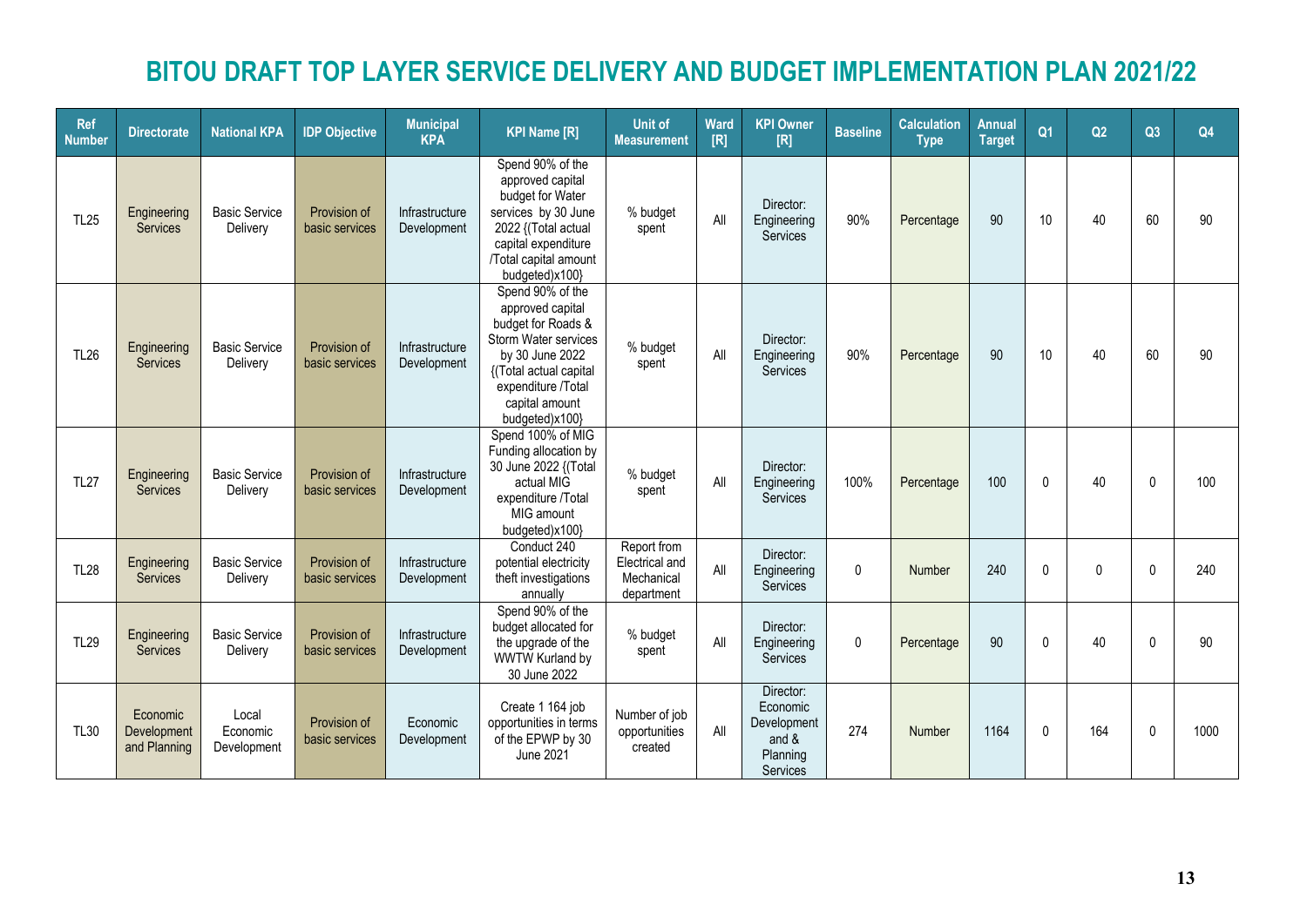| <b>Ref</b><br><b>Number</b> | <b>Directorate</b>                      | <b>National KPA</b>                                                | <b>IDP Objective</b>                                                                                                                                          | <b>Municipal</b><br><b>KPA</b>              | <b>KPI Name [R]</b>                                                                                                                                                                                                                                                                               | <b>Unit of</b><br><b>Measurement</b>                                    | <b>Ward</b><br>[R] | <b>KPI Owner</b><br>[R]                                               | <b>Baseline</b> | <b>Calculation</b><br><b>Type</b> | <b>Annual</b><br><b>Target</b> | Q <sub>1</sub> | Q2           | Q3           | Q4             |
|-----------------------------|-----------------------------------------|--------------------------------------------------------------------|---------------------------------------------------------------------------------------------------------------------------------------------------------------|---------------------------------------------|---------------------------------------------------------------------------------------------------------------------------------------------------------------------------------------------------------------------------------------------------------------------------------------------------|-------------------------------------------------------------------------|--------------------|-----------------------------------------------------------------------|-----------------|-----------------------------------|--------------------------------|----------------|--------------|--------------|----------------|
| <b>TL31</b>                 | Economic<br>Development<br>and Planning | <b>Basic Service</b><br>Delivery                                   | Spatially<br>integrate<br>areas<br>separated by<br>apartheid,<br>promote<br>access for<br>poor to work,<br>recreational<br>and<br>commercial<br>opportunities | Strategic<br>Planning For<br>Transformation | Submit the reviewed<br>Spatial Development<br>Framework (SDF) to<br>Council by 31 May<br>2022                                                                                                                                                                                                     | Spatial<br>Development<br>Framework<br>(SDF)<br>submitted to<br>Council | All                | Director:<br>Economic<br>Development<br>and &<br>Planning<br>Services | $\overline{1}$  | Number                            | $\overline{1}$                 | $\mathbf{0}$   | $\mathbf{0}$ | $\mathbf{0}$ | $\overline{1}$ |
| <b>TL32</b>                 | Corporate<br><b>Services</b>            | Municipal<br>Transformation<br>and<br>Institutional<br>Development | Build a<br>capable,<br>corruption-free<br>administration<br>that is able to<br>deliver on<br>developmental<br>mandate                                         | Institutional<br>Development                | Percentage of people<br>from employment<br>equity target groups<br>employed in the<br>three highest levels<br>of management in<br>compliance with the<br>municipality's<br>approved<br>employment equity<br>plan by 30 June 2022<br>{(Number of people<br>from employment<br>equity target groups | % of people<br>employed                                                 | All                | Director:<br>Corporate<br>Services                                    | 70%             | Percentage                        | 70                             | $\mathbf{0}$   | $\mathbf{0}$ | $\mathbf{0}$ | 70             |
| <b>TL33</b>                 | Corporate<br>Services                   | Municipal<br>Transformation<br>and<br>Institutional<br>Development | Build a<br>capable,<br>corruption-free<br>administration<br>that is able to<br>deliver on<br>developmental<br>mandate                                         | Institutional<br>Development                | Spent 0.10% of<br>operational budget<br>on training by 30<br>June 2022 {(Actual<br>total training<br>expenditure divided<br>by total operational<br>budget)x100}                                                                                                                                  | % budget<br>spent                                                       | All                | Director:<br>Corporate<br>Services                                    | 0.10%           | Percentage                        | 0,10                           | 0,10           | 0,10         | 0,10         | 0,10           |
| <b>TL34</b>                 | Corporate<br><b>Services</b>            | Municipal<br>Transformation<br>and<br>Institutional<br>Development | Build a<br>capable,<br>corruption-free<br>administration<br>that is able to<br>deliver on<br>developmental<br>mandate                                         | Institutional<br>Development                | Conduct a<br>comprehensive<br>customer survey in<br>the Greater<br>Plettenberg Bay area<br>by 30 June 2022                                                                                                                                                                                        | Customer<br>survey<br>conducted                                         | All                | Director:<br>Corporate<br>Services                                    | -1              | Number                            | $\overline{1}$                 | $\mathbf{0}$   | $\mathbf{0}$ | $\mathbf{0}$ |                |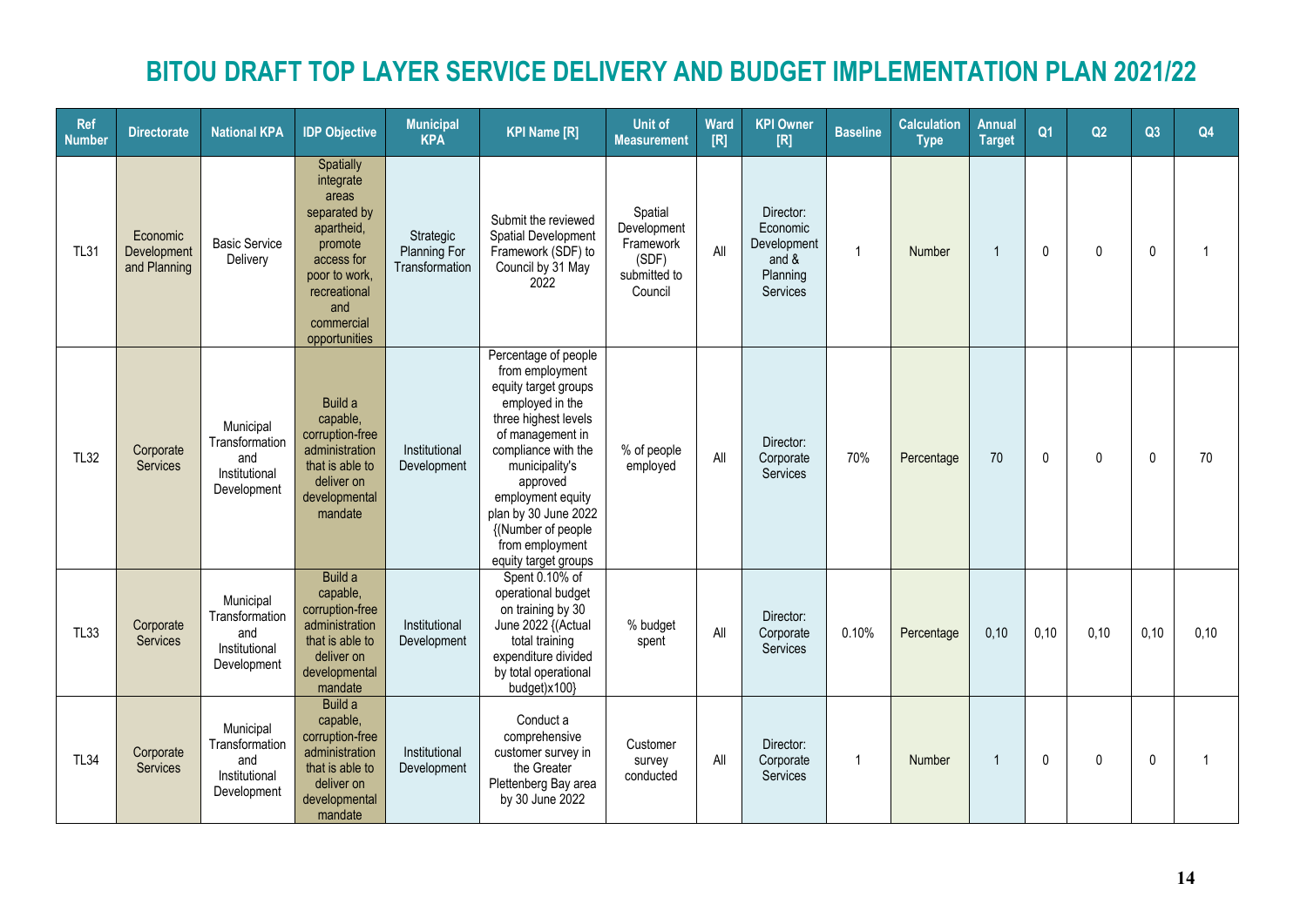| <b>Ref</b><br><b>Number</b> | <b>Directorate</b>           | <b>National KPA</b>                                                | <b>IDP Objective</b>                                                                                                                                          | <b>Municipal</b><br><b>KPA</b> | <b>KPI Name [R]</b>                                                                                                                        | <b>Unit of</b><br><b>Measurement</b>                                  | Ward<br>[R]    | <b>KPI Owner</b><br>[R]            | <b>Baseline</b> | <b>Calculation</b><br><b>Type</b> | Annual<br><b>Target</b> | Q <sub>1</sub> | Q2           | Q3              | Q4             |
|-----------------------------|------------------------------|--------------------------------------------------------------------|---------------------------------------------------------------------------------------------------------------------------------------------------------------|--------------------------------|--------------------------------------------------------------------------------------------------------------------------------------------|-----------------------------------------------------------------------|----------------|------------------------------------|-----------------|-----------------------------------|-------------------------|----------------|--------------|-----------------|----------------|
| <b>TL35</b>                 | Corporate<br><b>Services</b> | Municipal<br>Transformation<br>and<br>Institutional<br>Development | Build a<br>capable,<br>corruption-free<br>administration<br>that is able to<br>deliver on<br>developmental<br>mandate                                         | Institutional<br>Development   | Review 20 human<br>resources policies,<br>with the SALGA<br>Policy Framework<br>Scope as basis and<br>submit to Council by<br>30 June 2022 | Number of<br>human<br>resource<br>policies<br>submitted to<br>Council | All            | Director:<br>Corporate<br>Services | 20              | Number                            | 20                      | 5              | 5            | $5\phantom{.0}$ | 5              |
| <b>TL36</b>                 | Corporate<br>Services        | Municipal<br>Transformation<br>and<br>Institutional<br>Development | Build a<br>capable,<br>corruption-free<br>administration<br>that is able to<br>deliver on<br>developmental<br>mandate                                         | Institutional<br>Development   | Review the "System<br>of Operational<br>Delegations" and<br>submit to Council by<br>31 March 2022                                          | System of<br>operational<br>delegations<br>submitted to<br>Council    | All            | Director:<br>Corporate<br>Services | $\overline{1}$  | Number                            | $\mathbf{1}$            | $\mathbf{0}$   | $\mathbf{0}$ | $\overline{1}$  | $\mathbf{0}$   |
| <b>TL37</b>                 | Corporate<br><b>Services</b> | Municipal<br>Transformation<br>and<br>Institutional<br>Development | Build a<br>capable,<br>corruption-free<br>administration<br>that is able to<br>deliver on<br>developmental<br>mandate                                         | Institutional<br>Development   | Spend 90% of the<br>approved capital<br>budget for ICT by 30<br>June 2022                                                                  | % budget<br>spent                                                     | All            | Director:<br>Corporate<br>Services | 90%             | Percentage                        | 90                      | $\mathbf{0}$   | $\mathbf{0}$ | 0               | 90             |
| <b>TL38</b>                 | Community<br><b>Services</b> | <b>Basic Service</b><br>Delivery                                   | Spatially<br>integrate<br>areas<br>separated by<br>apartheid,<br>promote<br>access for<br>poor to work,<br>recreational<br>and<br>commercial<br>opportunities | Infrastructure<br>Development  | Spend 90% of the<br>approved capital<br>budget for the<br>construction of the<br>Harkerville<br>Community Hall by<br>30 June 2022          | % budget<br>spent                                                     | $\overline{7}$ | Director:<br>Community<br>Services | 0.00%           | Percentage                        | 95                      | 10             | 40           | 60              | 95             |
| <b>TL39</b>                 | Community<br><b>Services</b> | <b>Basic Service</b><br>Delivery                                   | Provision of<br>basic services                                                                                                                                | Infrastructure<br>Development  | Upgrade the Transfer<br>Station (waste<br>minimization facility)<br>by 30 June 20222                                                       | Transfer<br>station<br>upgrades<br>completed                          | All            | Director:<br>Community<br>Services | 0.00%           | Number                            | 1                       | $\mathbf{0}$   | $\Omega$     | 0               | $\overline{1}$ |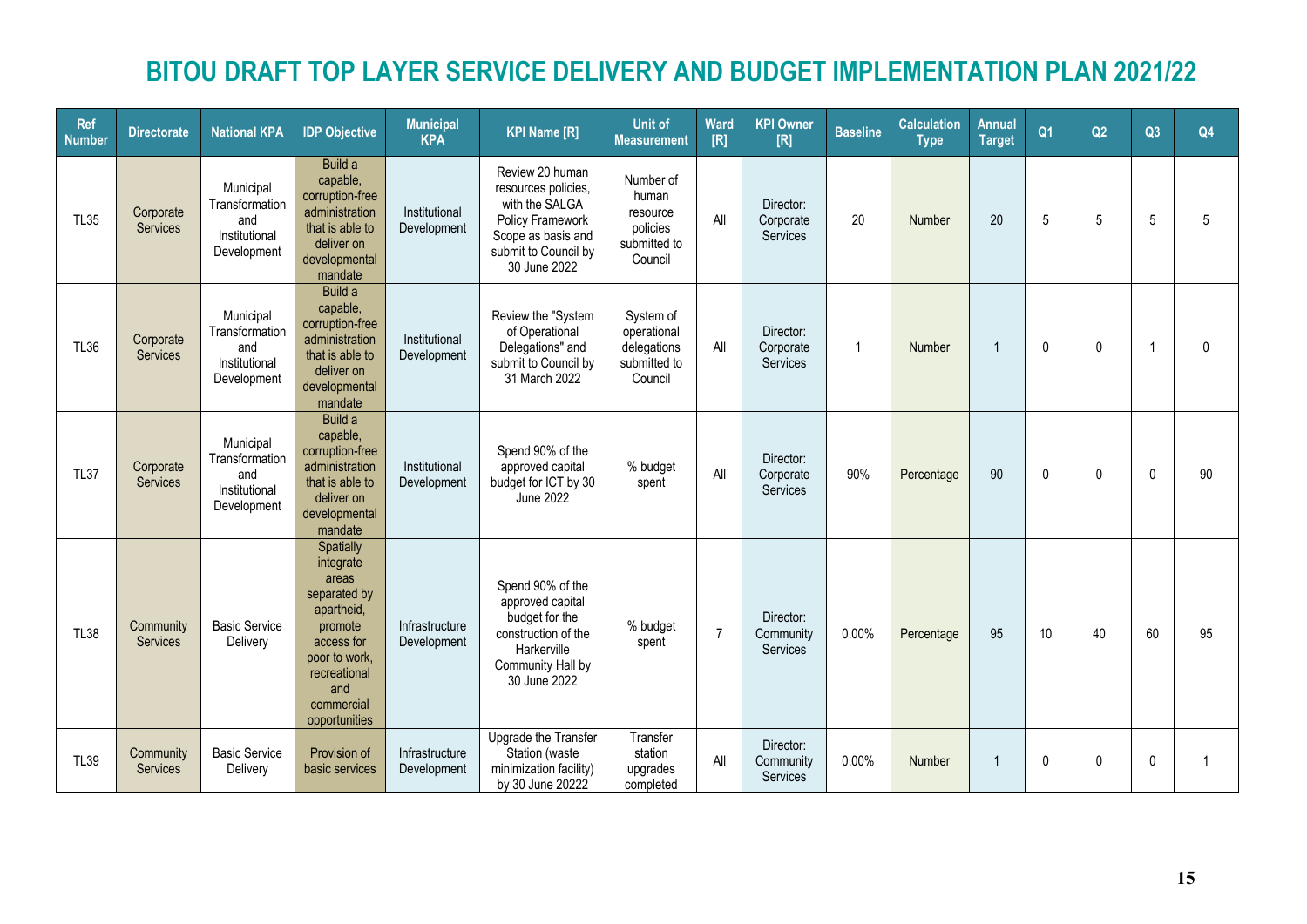| <b>Ref</b><br><b>Number</b> | <b>Directorate</b>    | <b>National KPA</b>              | <b>IDP Objective</b>                                                                                                                                          | <b>Municipal</b><br><b>KPA</b> | <b>KPI Name [R]</b>                                                                                                                                         | Unit of<br><b>Measurement</b>                                          | Ward<br>[R]    | <b>KPI Owner</b><br>[R]                   | <b>Baseline</b> | <b>Calculation</b><br><b>Type</b> | Annual<br><b>Target</b> | Q <sub>1</sub> | Q2           | Q3           | Q4             |
|-----------------------------|-----------------------|----------------------------------|---------------------------------------------------------------------------------------------------------------------------------------------------------------|--------------------------------|-------------------------------------------------------------------------------------------------------------------------------------------------------------|------------------------------------------------------------------------|----------------|-------------------------------------------|-----------------|-----------------------------------|-------------------------|----------------|--------------|--------------|----------------|
| <b>TL40</b>                 | Community<br>Services | <b>Basic Service</b><br>Delivery | Spatially<br>integrate<br>areas<br>separated by<br>apartheid,<br>promote<br>access for<br>poor to work,<br>recreational<br>and<br>commercial<br>opportunities | Infrastructure<br>Development  | Complete the project<br>to upgrade of the<br>New Horizons<br>Community Hall by<br>30 June 2021                                                              | Project<br>completed                                                   | $\overline{4}$ | Director:<br>Community<br><b>Services</b> | $\mathbf{0}$    | Number                            | $\overline{1}$          | $\mathbf{0}$   | $\mathbf{0}$ | $\mathbf{0}$ | -1             |
| <b>TL41</b>                 | Community<br>Services | <b>Basic Service</b><br>Delivery | Spatially<br>integrate<br>areas<br>separated by<br>apartheid,<br>promote<br>access for<br>poor to work,<br>recreational<br>and<br>commercial<br>opportunities | Infrastructure<br>Development  | Spend 90% of the<br>approved capital<br>budget for the<br>construction of the<br>Harkerville<br>Community Hall by<br>30 June 2021                           | % budget<br>spent                                                      | $\overline{7}$ | Director:<br>Community<br>Services        | $\mathbf 0$     | Percentage                        | 95                      | 10             | 40           | 60           | 95             |
| <b>TL42</b>                 | Community<br>Services | <b>Basic Service</b><br>Delivery | Spatially<br>integrate<br>areas<br>separated by<br>apartheid,<br>promote<br>access for<br>poor to work,<br>recreational<br>and<br>commercial<br>opportunities | Infrastructure<br>Development  | Finalize the transfers<br>and related matters<br>for to allow middle<br>income housing<br>development of<br>Portion A of Erf 256<br>by 30 September<br>2021 | Finalize<br>transfers for<br>development<br>of Portion A of<br>Erf 256 | 2              | Director:<br>Community<br>Services        | $\mathbf{0}$    | Number                            | $\overline{1}$          | $\mathbf{0}$   | $\Omega$     | $\mathbf{0}$ | $\overline{1}$ |
| <b>TL43</b>                 | Community<br>Services | <b>Basic Service</b><br>Delivery | Spatially<br>integrate<br>areas<br>separated by<br>apartheid,<br>promote<br>access for<br>poor to work,                                                       | Infrastructure<br>Development  | Finalize the rezoning<br>and related matters<br>for to allow middle<br>income housing<br>development of Erf<br>1725 by 31<br>December 2021                  | Finalize<br>rezoning for<br>development<br>of Erf 1725                 | $\overline{2}$ | Director:<br>Community<br>Services        | $\mathbf{0}$    | Number                            | $\overline{1}$          | $\mathbf{0}$   | $\mathbf 1$  | $\mathbf{0}$ | $\mathbf{0}$   |